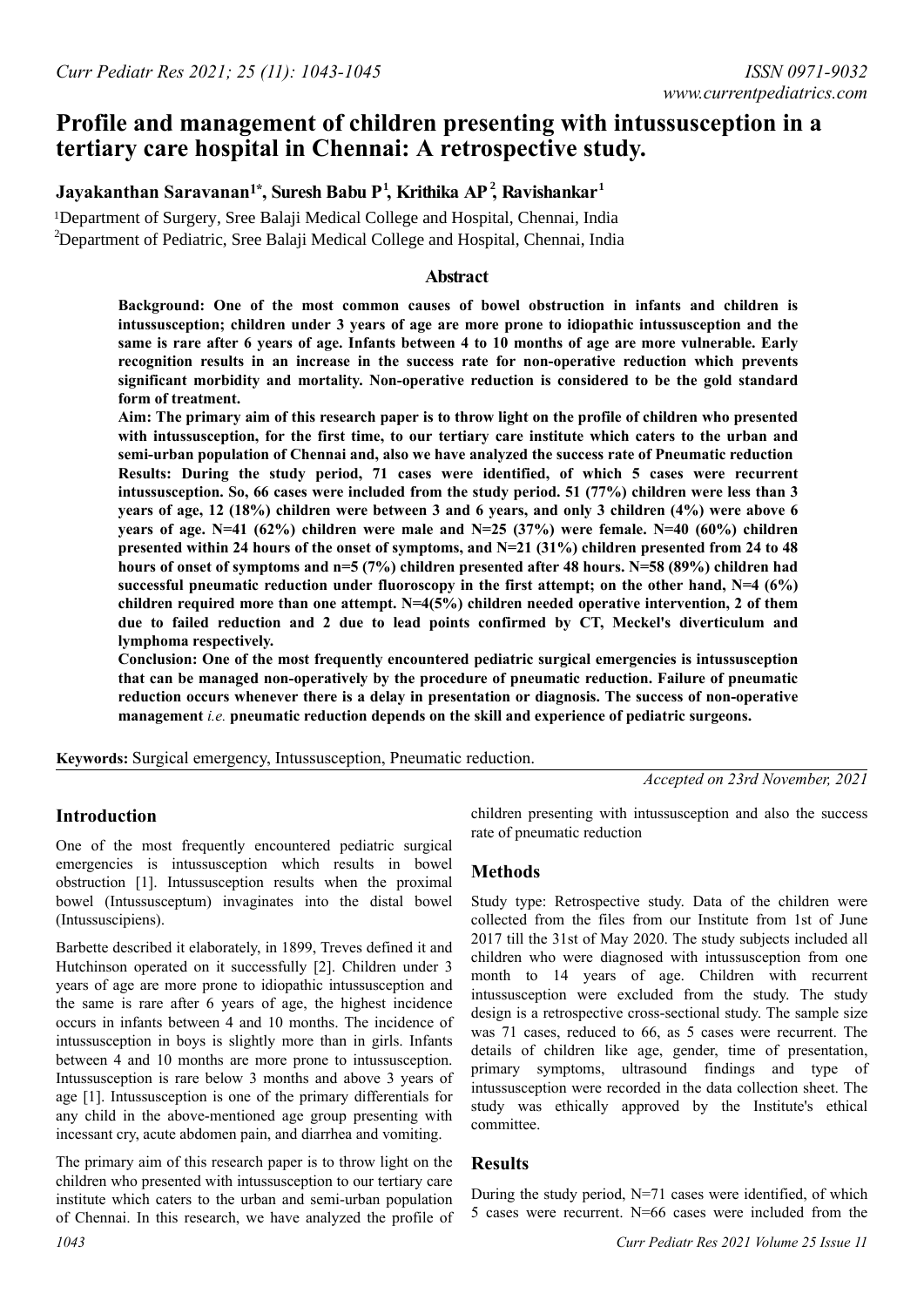study period. N=51 (77%) children were less than 3 years of age,12 (18%) children were between 3 and 6 years, and only 3  $(4%)$  children were above 6 years (Table 1). N=41  $(62%)$ children were male, and N=25 (37%) children were female.

| <sup>∣</sup> Age of the children | Number (%) |
|----------------------------------|------------|
| Less than 3 years                | 51 (77%)   |
| 3 to 6 years                     | 12 (18%)   |
| More than 6 years                | 3(4%)      |

#### **Table 1.** Children data.

N=40 (60%) children presented within 24 hours of onset of symptoms, and N=21 (31%) children presented from 24 to 48 hours of symptoms onset and n=5(7%) children presented after 48 hours (Figure 1).



Presenting symptoms: 65/66 children presented with acute abdomen pain accompanying the episodes of loose stools.

N=63 (95%) children had confirmed intussusception on ultrasound.

63 children had ileocolic type, 2 children had ileoileocolic and 1 child had jejunoileal type of intussusception.

In 63 children no cause could be attributed to intussusception *i.e.* idiopathic.

Meckel's diverticulum and lymphoma were found in two children respectively (Table 2).

#### *Figure 1.* Time of presentation.

| Type and lead points  | Number         |
|-----------------------|----------------|
| lleocolic             | 63             |
| lleoileocolic         | $\overline{2}$ |
| Jejunoileal           |                |
| idiopathic            | 63             |
| Meckel's diverticulum |                |
| lymphoma              |                |

*Table 2.* Etiology and type of intussusception.

N=58 (89%) children had fluoroscopy assisted reduction pneumatically in the first attempt; on the other hand,  $N=4$  (6%) children required more than once (Figure 2).

N=4 (5%) children needed surgical intervention, 2 children due to failed reduction and 2 children due to the presence of lead points confirmed by Computer tomography, like Meckel's diverticulum and lymphoma respectively.

All children recovered well and there were no mortality.



**Figure 2.** Intervention.